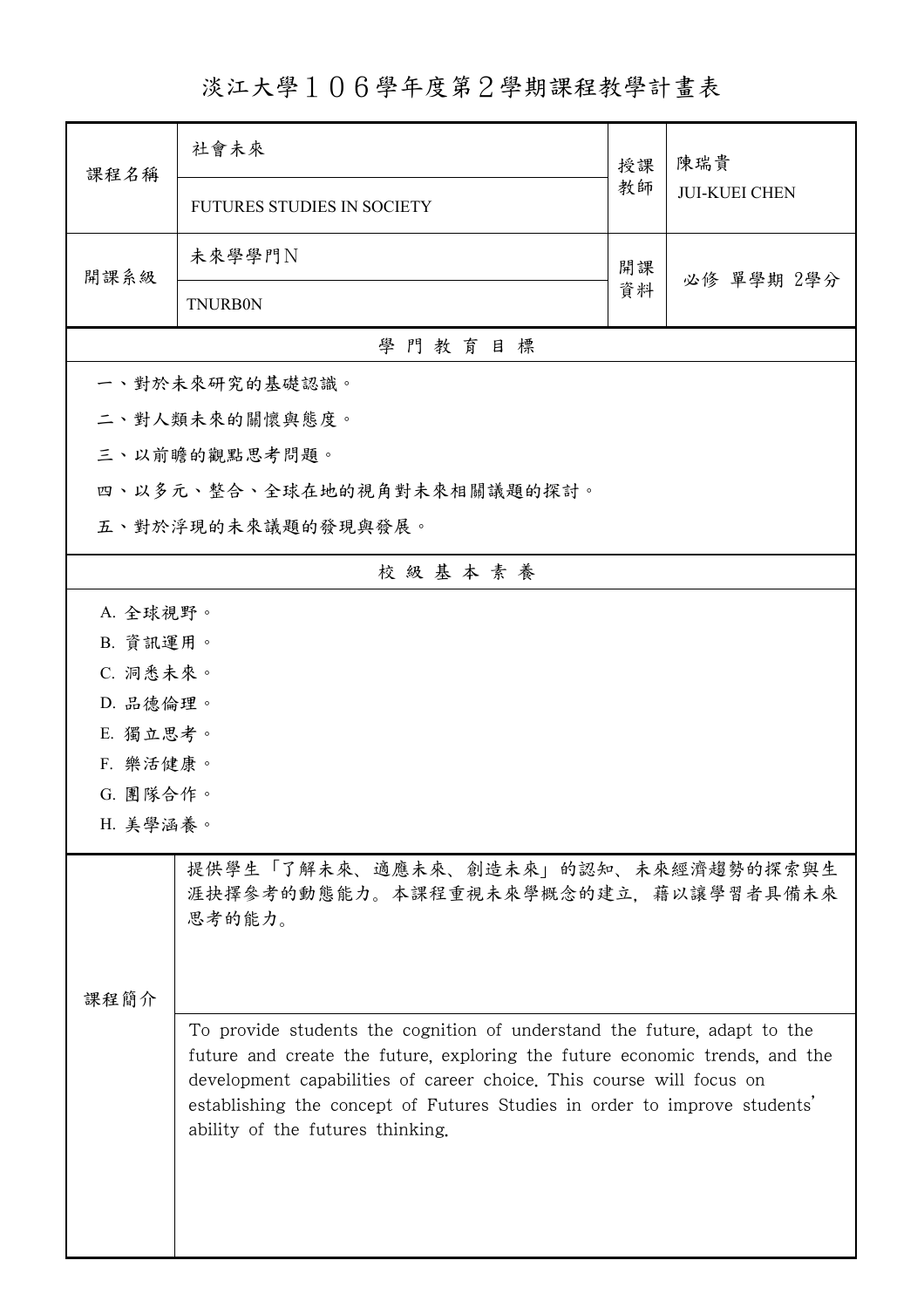本課程教學目標與目標層級、校級基本素養相關性 一、目標層級(選填): (一)「認知」(Cognitive 簡稱C)領域:C1 記憶、C2 瞭解、C3 應用、C4 分析、 C5 評鑑、C6 創造 (二)「技能」(Psychomotor 簡稱P)領域:P1 模仿、P2 機械反應、P3 獨立操作、 P4 聯結操作、P5 自動化、P6 創作 (三)「情意」(Affective 簡稱A)領域:A1 接受、A2 反應、A3 重視、A4 組織、 A5 內化、A6 實踐 二、教學目標與「目標層級」、「校級基本素養」之相關性:

 (一)請先將課程教學目標分別對應前述之「認知」、「技能」與「情意」的各目標層級, 惟單項教學目標僅能對應C、P、A其中一項。

 (二)若對應「目標層級」有1~6之多項時,僅填列最高層級即可(例如:認知「目標層級」 對應為C3、C5、C6項時,只需填列C6即可,技能與情意目標層級亦同)。

 (三)再依據所訂各項教學目標分別對應其「校級基本素養」。單項教學目標若對應 「校級基本素養」有多項時,則可填列多項「校級基本素養」。 (例如:「校級基本素養」可對應A、AD、BEF時,則均填列。)

| 序              |                                                                      |                  |                                                                                                                                                                                                                                                                 | 相關性                          |            |  |  |  |
|----------------|----------------------------------------------------------------------|------------------|-----------------------------------------------------------------------------------------------------------------------------------------------------------------------------------------------------------------------------------------------------------------|------------------------------|------------|--|--|--|
| 號              | 教學目標(中文)                                                             |                  | 教學目標(英文)                                                                                                                                                                                                                                                        | 目標層級                         | 校級基本素養     |  |  |  |
|                | 1 1未來學基本觀念的探討<br>2未來社會的探索<br>3未來研究的能力<br>4面對未來的態度與策略<br>5未來生涯抉擇的動態能力 |                  | 1 Exploring the basic concept<br>of Futures Studies<br>2 Exploring the future<br>economic society<br>3 The ability of future<br>research<br>4 The attitude and strategy<br>of facing the future<br>5 The development<br>capabilities of future career<br>choice | C <sub>6</sub>               | <b>ACE</b> |  |  |  |
|                | 教學目標之教學方法與評量方法                                                       |                  |                                                                                                                                                                                                                                                                 |                              |            |  |  |  |
| 序<br>號         | 教學目標                                                                 |                  | 教學方法                                                                                                                                                                                                                                                            | 評量方法                         |            |  |  |  |
|                | 1 1未來學基本觀念的探討<br>2未來社會的探索<br>3未來研究的能力<br>4面對未來的態度與策略<br>5未來生涯抉擇的動態能力 |                  | 講述、討論、實作                                                                                                                                                                                                                                                        | 紙筆測驗、實作、報<br>告、上課表現、單元作<br>業 |            |  |  |  |
| 授課進度表          |                                                                      |                  |                                                                                                                                                                                                                                                                 |                              |            |  |  |  |
| 週<br>次         | 日期起訖<br>內 容 (Subject/Topics)                                         |                  |                                                                                                                                                                                                                                                                 | 備註                           |            |  |  |  |
| $\mathbf{1}$   | $107/02/26$ ~<br>107/03/04                                           | 課程介紹             |                                                                                                                                                                                                                                                                 |                              |            |  |  |  |
| $\overline{2}$ | $107/03/05$ ~<br>107/03/11                                           | 未來學的基本概念:什麼是未來學? |                                                                                                                                                                                                                                                                 |                              |            |  |  |  |
| 3              | $107/03/12$ ~<br>107/03/18                                           | 未來學的意義           |                                                                                                                                                                                                                                                                 |                              |            |  |  |  |
| 4              | $107/03/19$ ~<br>107/03/25                                           | 未來學與生活           |                                                                                                                                                                                                                                                                 |                              |            |  |  |  |
| 5              | $107/03/26$ ~<br>面對未來的態度及思考未來的方式<br>107/04/01                        |                  |                                                                                                                                                                                                                                                                 |                              |            |  |  |  |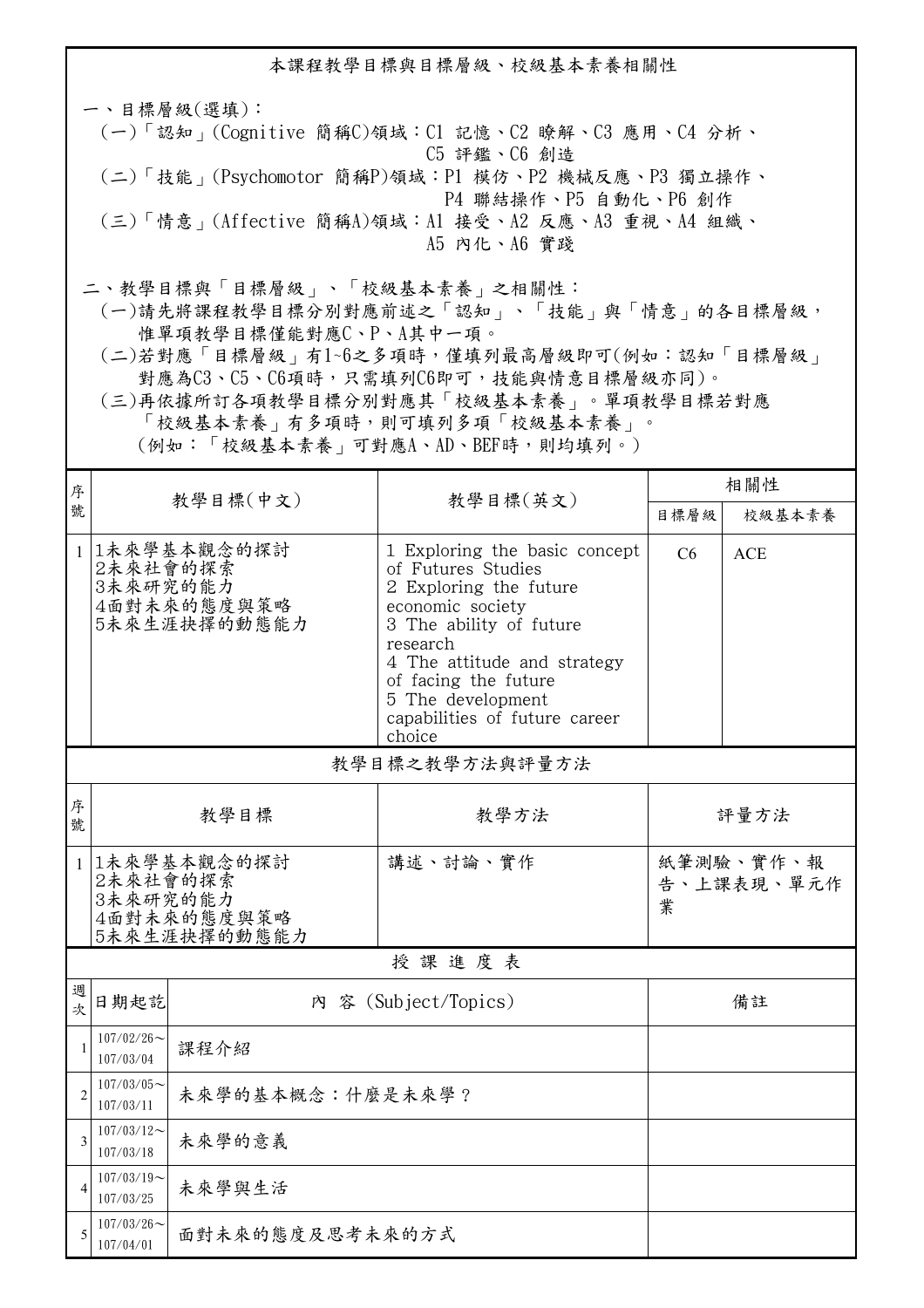| $107/04/02$ ~<br>107/04/08    | 思考未來的原則                                                                                                                                                                                                                                                                                                                                                                                                                                                                                           |  |  |  |  |
|-------------------------------|---------------------------------------------------------------------------------------------------------------------------------------------------------------------------------------------------------------------------------------------------------------------------------------------------------------------------------------------------------------------------------------------------------------------------------------------------------------------------------------------------|--|--|--|--|
| $107/04/09$ ~<br>107/04/15    | 未來學的特性:變遷、時空架構                                                                                                                                                                                                                                                                                                                                                                                                                                                                                    |  |  |  |  |
| $107/04/16 \sim$<br>107/04/22 | 科際整合之研究特性                                                                                                                                                                                                                                                                                                                                                                                                                                                                                         |  |  |  |  |
| $107/04/23$ ~<br>107/04/29    | 弔詭思考                                                                                                                                                                                                                                                                                                                                                                                                                                                                                              |  |  |  |  |
| $107/04/30$ ~<br>107/05/06    | 期中考試週                                                                                                                                                                                                                                                                                                                                                                                                                                                                                             |  |  |  |  |
| $107/05/07$ ~<br>107/05/13    | 職場趨勢與態度建立 (專題演講)<br>(暫訂)                                                                                                                                                                                                                                                                                                                                                                                                                                                                          |  |  |  |  |
| $107/05/14$ ~<br>107/05/20    | 多元文化與全球化的台灣一                                                                                                                                                                                                                                                                                                                                                                                                                                                                                      |  |  |  |  |
| $107/05/21$ ~<br>107/05/27    | 多元文化與全球化的台灣二                                                                                                                                                                                                                                                                                                                                                                                                                                                                                      |  |  |  |  |
| $107/05/28$ ~<br>107/06/03    | 智能社會的機會與挑戰                                                                                                                                                                                                                                                                                                                                                                                                                                                                                        |  |  |  |  |
| $107/06/04$ ~<br>107/06/10    | 城市未來與優質生活一                                                                                                                                                                                                                                                                                                                                                                                                                                                                                        |  |  |  |  |
| $107/06/11$ ~<br>107/06/17    | 城市未來與優質生活二                                                                                                                                                                                                                                                                                                                                                                                                                                                                                        |  |  |  |  |
| $107/06/18$ ~<br>107/06/24    | 2030創新                                                                                                                                                                                                                                                                                                                                                                                                                                                                                            |  |  |  |  |
| $107/06/25$ ~<br>107/07/01    | 期末考試週                                                                                                                                                                                                                                                                                                                                                                                                                                                                                             |  |  |  |  |
|                               | 1.本課程亦提供線上課程補充教材,選課同學可在線上閲讀。<br>二出席評量:全勤額外加分,全學期曠課達6小時(含)以上者,3.學生必須將期中報告、學期作業上傳至iclass教學平台。<br>3.學生必須將期中報告、學期作業上傳至iclass教學平台。<br>4.平時評量:上網積極參與討論者,學期成績額外加分。<br>以不及格論。<br>5.本計畫表保留修改權利。<br>6.開學後與學生討論後決定正式課程單元主題。                                                                                                                                                                                                                                                                                  |  |  |  |  |
|                               | 電腦、投影機、其它(白板, moodle平台)                                                                                                                                                                                                                                                                                                                                                                                                                                                                           |  |  |  |  |
|                               | 本課程之上課講義均放置於教學支援平台。                                                                                                                                                                                                                                                                                                                                                                                                                                                                               |  |  |  |  |
|                               | 陳瑞貴、林志鴻(1999).未來學,台北:華泰。<br>林志鴻、陳瑞貴 (1999), 千禧未來, 台北:書華。<br>Bell, Wendell(1997). Foundations of Futures Studies. Vol. 1 and Vol. 2,<br>Brunswick: Transaction Publishers.<br>Cornish, Edward(2004), "Futuring", Maryland: WFS.<br>Slaughter, Richard A. Edward(2005), "Futures Thinking for Social Foresight",<br>Taipei: Tamkang University Press.<br>陳瑞貴(2015)。智能社會的另類未來想像。經濟未來,83-100,台北:翰<br>蘆, 2015。<br>陳瑞貴(2015)。弔詭思考。社會未來,35-52,台北:翰蘆。<br>陳瑞貴(2014)。未來學理論。未來學:理論、方法與應用, 71-100, 台北:華<br>立。 |  |  |  |  |
|                               | 6<br>7<br>8<br>9<br>10<br>11<br>12<br>13<br>14<br>15<br>16<br>17<br>18<br>修課應<br>注意事項<br>教學設備<br>教材課本<br>參考書籍                                                                                                                                                                                                                                                                                                                                                                                     |  |  |  |  |